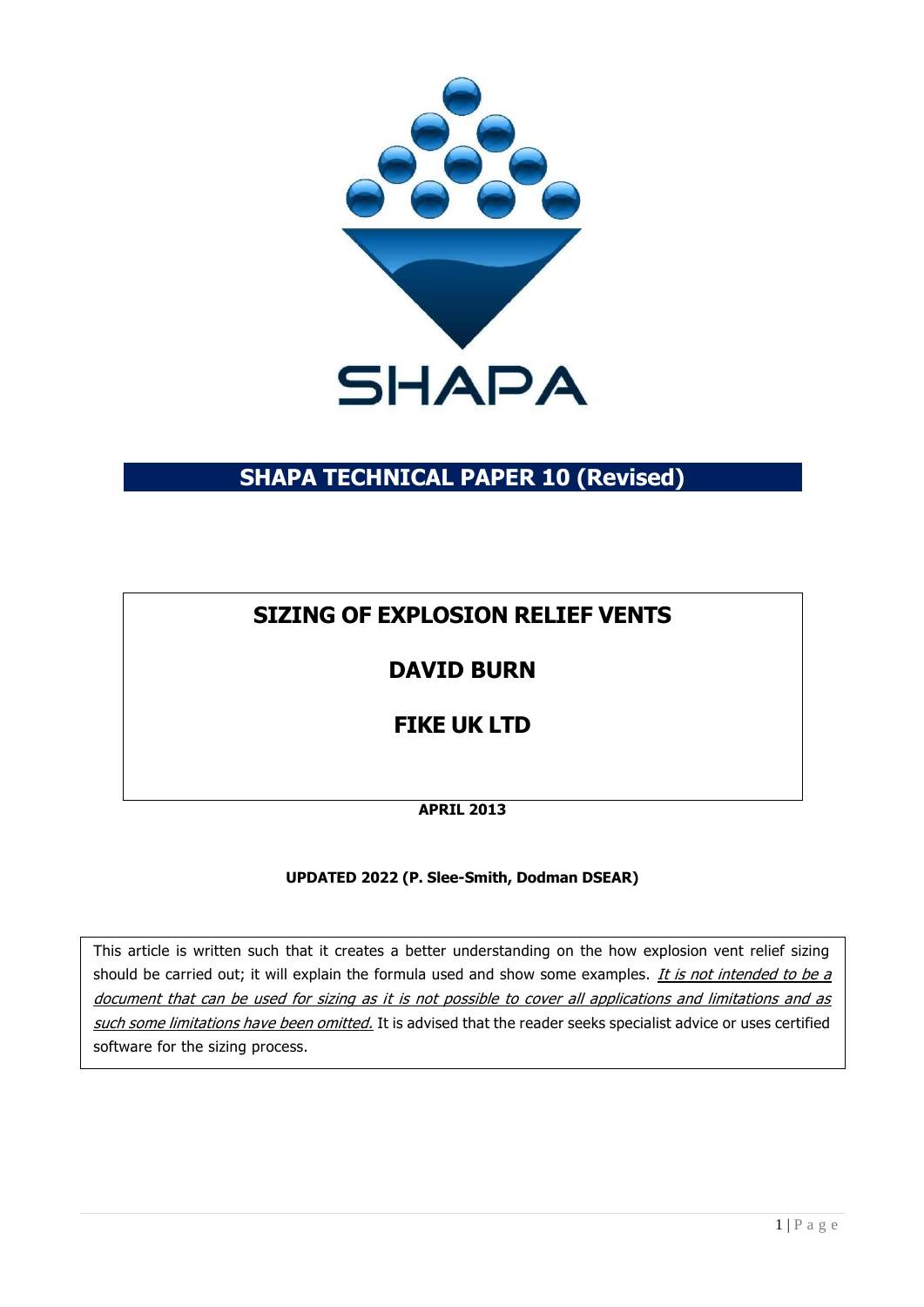### **Introduction:**

This article is written such that it creates a better understanding on the how explosion vent relief sizing should be carried out; it will explain the formula used and show some examples. **It is not intended to be a document that can be used for sizing as it is not possible to cover all applications and limitations and as such some limitations have been omitted. It is recommended that the reader reads and understands EN 14491:2012 and EN 14797:2006.** It is advised that the reader seeks specialist advice or uses certified software for the sizing, which also incorporates specific details of venting efficiencies which should not be overlooked as these can greatly influence the relief vent area required as will be demonstrated later.

An explosion results from the oxidisation of a substance which release its energy in the form of heat when the chemical bonds break. The heat when enclosed in a sealed vessel creates pressure (ideal gas law e.g. P.V=  $nR.T$ ) and if the pressure exceeds the strength of the enclosure the stored energy (pressure) is released – this is what is *seen externally* as a direct consequence of a dust explosion. The sudden release of pressure can, if present disturb surrounding dust deposits within the building which in turn lead to catastrophic secondary explosions.

The amount of fuel and oxidant defines the amount and rate of heat generated. This information is important for people designing process protection as it is assumed that the explosion occurs under the worst case conditions. It should be noted that there are very few occasions where this basic assumption can be altered but this is discussed under "Special Dust Cloud Conditions"

#### **Background:**

Explosion venting of process equipment is one of the most frequently used methods to mitigate explosion risks in industry. The principle has been used for many years and, if applied correctly, works very well. This paper will look at the recent history of explosion venting and approach why some of the standards differ from one another along with guidance for designers and engineers on how to use and implement the standards.

The author is often asked the question; when I ask two people to size a vent to the latest standard why do I end up with two different answers and what is correct? The reason for this is will hopefully become clear during the article; if not then please contact me.

The foundations of the most widely used vent sizing methods can be traced back to "The Nomograph Method" which was created by Verein Deutscher Ingienieure (VDI) in 1979 and then adopted in the USA 1988 by the National Fire Protection Association (NFPA). This method is derived from large scale testing by Donat (1971) and Bartknecht (1978) along with some theoretical work by Heinrich (1974). This involved the product characterisation for rate of pressure rise and maximum pressure in a  $1m<sup>3</sup>$ test vessel. This product characterisation is known as  $K_{st}$  (K = constant and "ST" is from the German for dust, Staub) for the rate of pressure rise and  $P<sub>max</sub>$  for the *maximum* pressure generated. A third reference was also introduced then and this was P<sub>stat</sub> the *static* opening pressure of the relief vent.

Over the years various modifications to the nomographs were made mainly by extending the range of applicability and eventually formula where produced in VDI 3673. It is the same basic formula that was used in VDI 3673, NFPA 68 and EN14491 up until 2007 when NFPA 68 decided to use a total different method. However the formula used the EN14491: 2012 is the same basic formula that VDI 3673 uses. It should also be noted that in circa 1989 the Institute of Chemical Engineers (IChem<sup>E</sup>) published nomographs and these are still available to be used in the UK where it can be proven it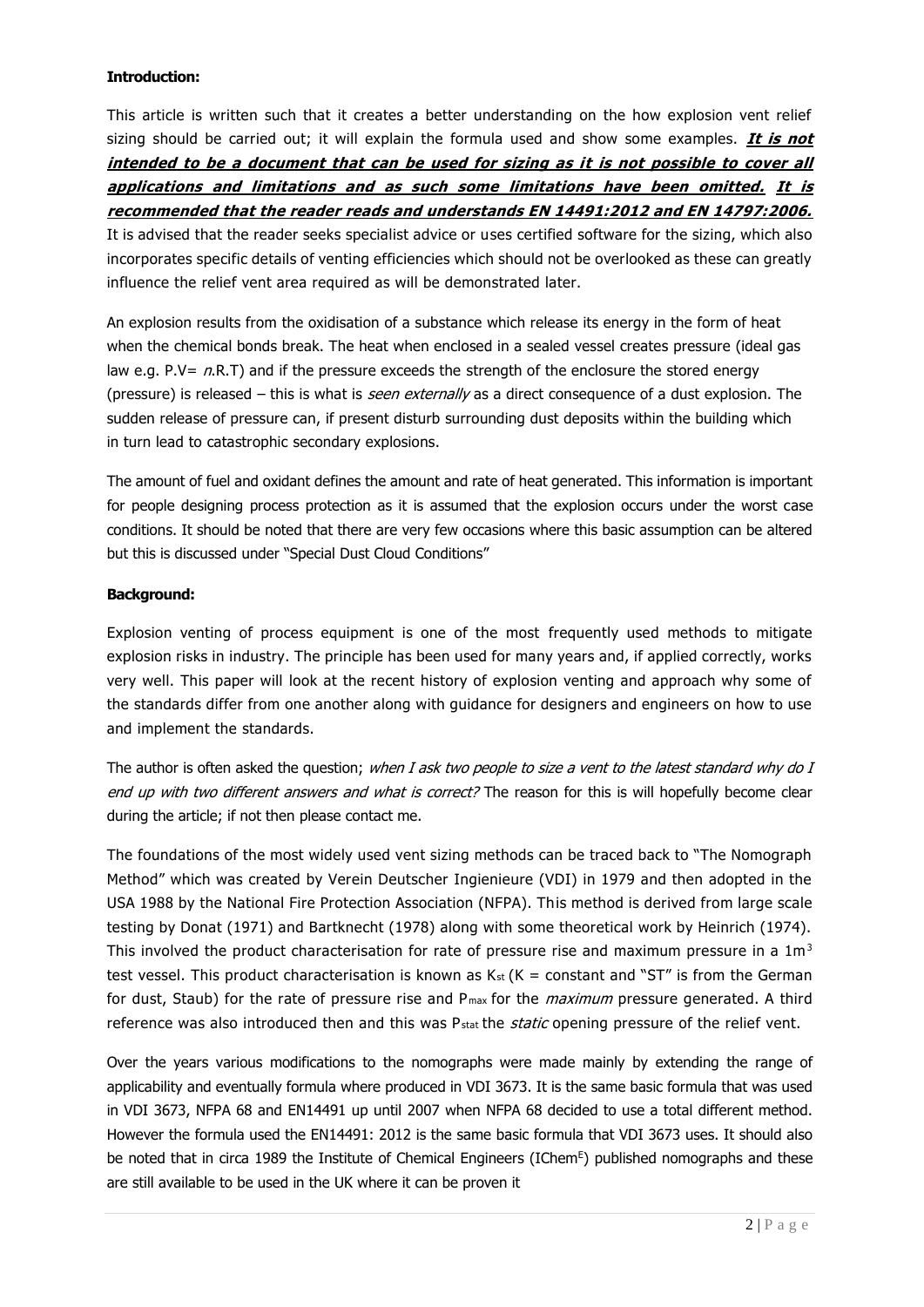provides a higher level of safety or there is a case that "state of the Art" can be demonstrated in preference to using EN14491:2012.

The main "advances" have really been in understanding how to apply the formula to a specific application and this is where recently the standards specifically detail certain elements like;

- What volume to use
- *o What volume is explosible and what is non-explosible. The larger the volume the more vent area will be required or the higher the resultant explosion pressure (Pred) will be.*
	- How to take into account the vessel geometry e.g. length to diameter ratio (L/D)
- *o As the fireball grows it expands in three dimensions and the pressure generated is distributed/equalized throughout the volume. If the fireball cannot expand in three dimensions (due to vessel geometry) then it will expand the easiest way it can, however because this will result in a greater surface area of flame (spherical flame is the optimum surface area to volume ratio) more heat is generated at a given point in time, this in turn increases the pressure rise. Hence the reason for vessel geometry being an important factor.*
	- The influence of vent location.
- *o This is also associated with the vessel L/D and sometimes referred to as flame length. If the fireball does not have far to travel before it reaches the vent then it has less time to generate heat inside the vessel. Conversely the greater the distance the flame has to travel to reach the vent the larger the fireball will grow (increase in surface area of flame) and the more influential the L/D becomes. Locating vents at strategic locations can often reduce the L/D and effective flame length and reduce the vent area requirements.*

It is often these elements that create the difference in the vent sizing from one person to another, hence the standards detailing precisely how to calculate them.

#### **The use of computers for Explosion Vent Sizing:**

As noted above, the European Standard and the German (VDI) standard use the same formula however there are a number of computer programs available that will size an explosion relief vent and they will (should) result in the same answer providing the same criteria (elements) are used. One of the major problems found is that the incorrect criteria are used e.g. incorrect volume, incorrect L/D ratio, incorrect vent location etc. To ensure that this is controlled it is vital that the sizing tool is validated by a third party, preferably a Notified Body, as this will ensure that for a given application the correct volume, L/D, vent location etc. are used for the calculation.

#### **What is the Formula & how does it work?**

Vent Area (m<sup>2</sup>), A = B (1 + *C* × <u>log *L|D*)</u>

Where,  $B = [3.264 \times 10^{-5} \times P_{max} \times K_{s} \times P_{red,max} \times 0.509 + 0.27 \times (P_{stat} - 0.1) \times P_{red,max} \times 0.51] \times 10^{-5} \times 10^{-5} \times 10^{-5} \times 10^{-5} \times 10^{-5} \times 10^{-5} \times 10^{-5} \times 10^{-5} \times 10^{-5} \times 10^{-5} \times 10^{-5} \times 10^{-5} \times 10^{-5} \times 10^{-5} \times 10^{-5} \times 10^{-5} \times 10^{-5} \times 10^{-5$ 

C = (-4.305 x log P*red,max* + 0.758) The above equations are only valid for;

**Enclosure volume (V):**  $0.1 \text{ m}^3 \le V \le 10,000 \text{ m}^3$ **Static Activation Pressure (P<sub>stat</sub>):** 0.1 bar.g ≤ Pstat ≤ 1 bar.g (for P<sub>stat</sub> <0.1bar.g use 0.1bar.g). **Maximum Reduced Explosion Pressure (Pred,max):** 0.1 Bar.g < *Pred,max* ≤ 2.0 bar.g  $P_{\text{red,max}}$  shall be at least equal to  $P_{\text{stat}} + 2 \times$  vent burst pressure tolerance

**Kst & max explosion pressure (Pmax):**

 $5$  bar  $\leq$  *P*<sub>max</sub>  $\leq$  10 bar for a parameter of 10 bar.m.s<sup>-1</sup>  $\leq$  Ks  $\leq$  300 bar.m.s<sup>-1</sup>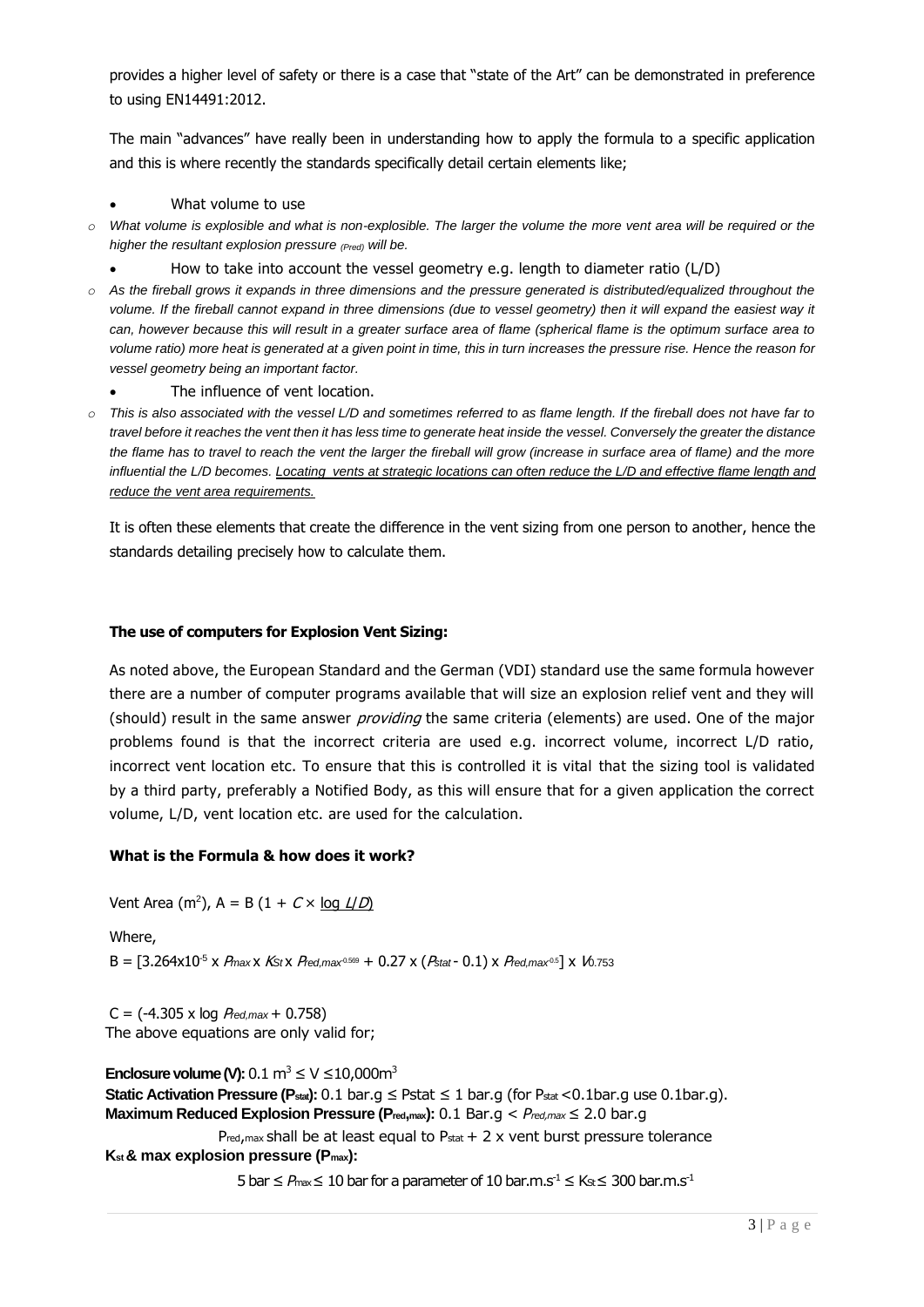5 bar ≤  $P_{\text{max}}$  ≤ 12 bar for a parameter of 300 bar.m.s<sup>-1</sup> ≤ Ks ≤ 800 bar.m.s<sup>-1</sup>

### **Initial Process Conditions at the point of Ignition:**

- *Absolute pressure* : ≤ 110 kPa
- *Oxygen concentration:* ≤ 21%
- *Temperature between:* -20°C and +60°C (can be used outside these limits if correction factors are applied).
- *Length/Diameter ratio (* $L/D$ *):*  $1 \le L/D \le 20$

*The above equations can only be used where appropriate measures (explosion isolation) have been taken to prevent flame propagation between interconnected enclosures to prevent pressure piling and flame jet ignition; these have dramatic influence to explosion characteristics such that they can be magnitudes more severe.*

For values outside the above criteria venting may still be possible; seek professional advice. From the above formula you will note the reference to the volume (V) and L/D. These are fundamental in the calculation and therefore the standards control these in the following ways:

The volume is based on the volume that contains the hazardous atmosphere with the longest flame path and is referred to the effective Volume (Veff).

The L/D is calculated based on firstly the geometric shape of the vessel combined with the vent location, such that the diameter is based on the effective diameter using the flame path height and Veff; so for instance two examples below will give different vent area requirements based on the different location of the vent simply because the L/D ratio is different.

Top Vent

$$
V_{eff} = H \times \pi \times r^2 = 6 \cdot \pi \cdot 0.9^2 = 15.27 m^2
$$

$$
A_{eff} = \frac{V_{eff}}{H} = \frac{15.27}{6} = 2.545m^2
$$
  

$$
De_{ff} = \sqrt{\frac{4A_{eff}}{\pi}} = \sqrt{\frac{4 \times 2.545}{3.142}} = 1.8 m
$$
  

$$
\frac{L}{D} = \frac{H}{Deff} = \frac{6}{1.8} = 3.333
$$



*Figure 1: Cylindrical Enclosure - Top Vent*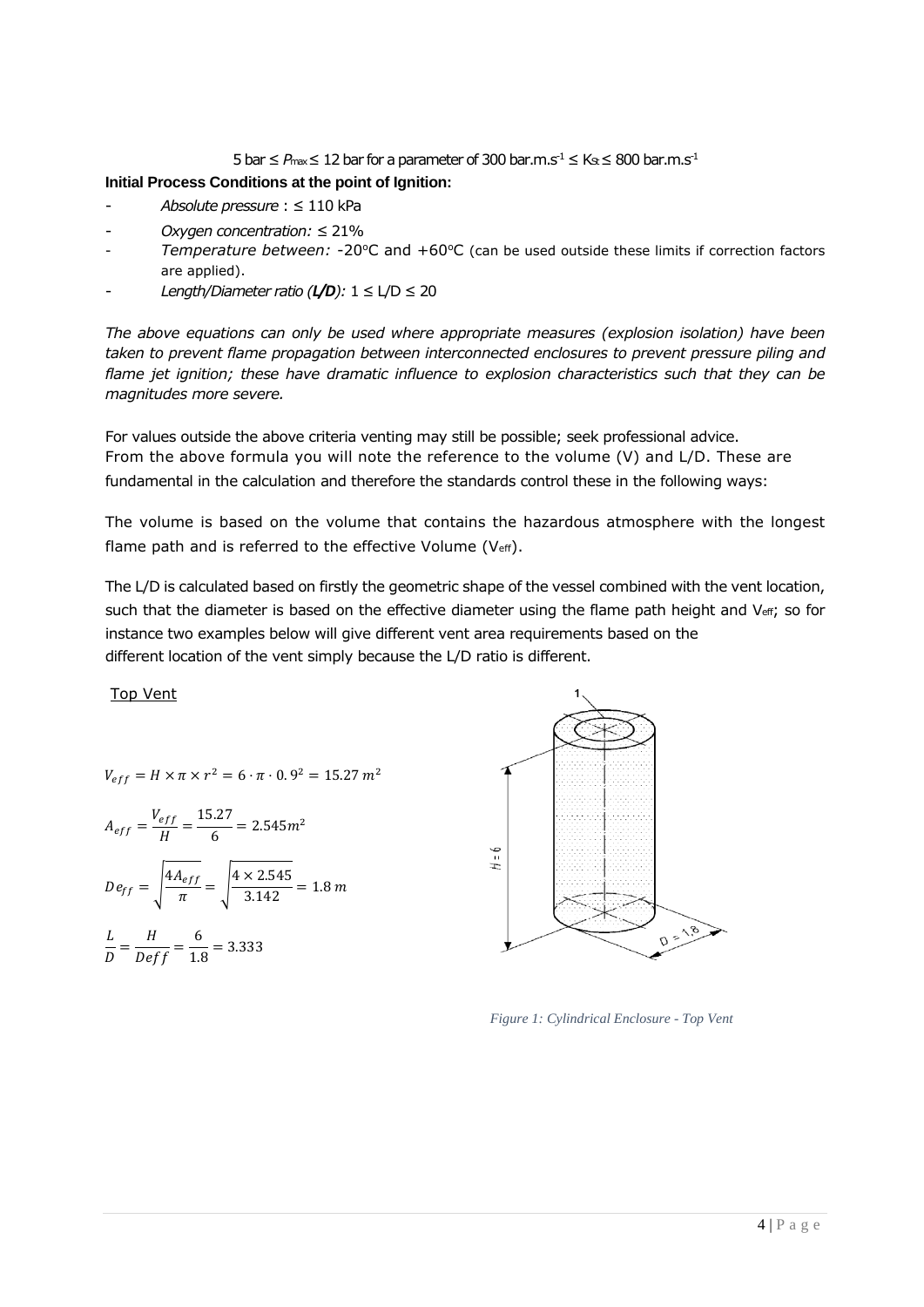#### Side Vent

 $V_{eff} = H \times \pi \times r^2 = 4 \cdot \pi \cdot 0.9^2 = 10.18 \, m^2$  $A_{eff} = \frac{V_{eff}}{H}$  $\frac{f_{eff}}{H} = \frac{15.27}{6}$  $\frac{m}{6}$  = 2.545 $m^2$  $De_{ff} = \left| \frac{4.A_{eff}}{\pi} \right|$  $\frac{A_{eff}}{\pi} = \sqrt{\frac{4 \times 2.545}{3.142}} = 1.8 \ m$ L  $\frac{L}{D} = \frac{H}{Deff} = \frac{4}{1.8}$  $\frac{1}{1.8}$  = 2.22



*Figure 2: Cylindrical Enclosure - Side Vent*

It is important to note that the L/D may be higher in the horizontal plane e.g. it is not always vertical and in such instances it is advisable to seek further advice from a suitably qualified person with the relevant experience

#### **Venting Efficiency**

The formula are based on experimental test data that did not use proprietary explosion vents, typically they used kitchen foil or lightweight plastic sheeting. Even though proprietary explosion vents are considered to be lightweight they still have a mass. This mass dramatically affects the vent performance and this characteristic must be used when calculating the vent area. Explosion vents must be certified using EN 14797 – Explosion Venting Devices.

EN 14797 describes how the specific mass affects the venting efficiency as follows:

- 1) For devices  $<$  0.5kg/m<sup>2</sup> then the efficiency can be assumed to be 100%.
- 2) For devices  $0.5 \text{kg/m}^2$  to  $10 \text{kg/m}^2$  the efficiency is 100%, provided:  $A/v^{0.753}$  < 0.07 (refer to EN14494).

If >0.07 then the efficiency MUST be determined by testing – the efficiency will vary depending on the A/v<sup>0.753</sup>.

More often than not it will be the case that the venting efficiency must be taken into account.

3) For Devices >10kg/m<sup>2</sup> the device must be tested against a device of <0.5kg/m<sup>2</sup> to determine its efficiency.

Therefore it is not possible to say that an explosion vent panel is 100% effective in all cases.

The calculated *Required Area* (A) is based on an assumed 100% venting efficiency and therefore if the vent efficiency after calculation/testing is less than the assumed 100% efficiency the actual efficiency needs to be applied to the *Required Area (A)* to give the *Geometric Vent* (Av).

Using the example above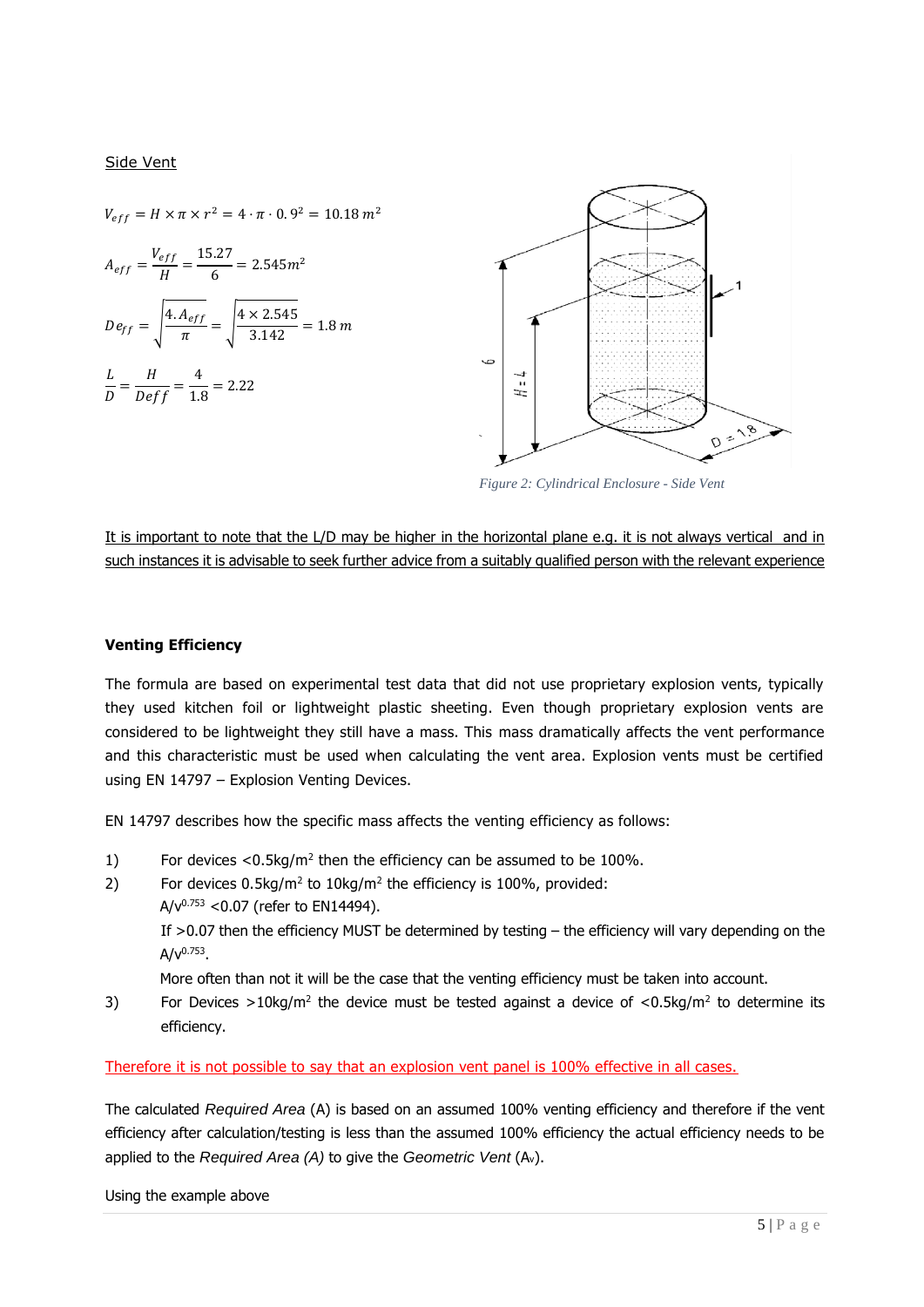(A)  $0.94$ m<sup>2</sup> using a vent of **90% efficiency** will require a vent area (A<sub>v</sub>)  $0.94$ m<sup>2</sup>/0.9 = 1.045m<sup>2</sup>

The difference in the *Required Area* (A) and the *Geometric Area* (Av) may not appear to be significant however the influence it can have on the Reduce Explosion Pressure (Pred) often is significant.

## **Application to different Type of Vessels**

As discussed at the start, the volume and L/D dramatically influence the vent area requirements. From actual tests conducted on certain types of process vessels it is clear that credit can be taken for volumes in which no dust (explosible atmosphere) is expected. This is particularly useful when considering filters.

The protected volume of filters is therefore carefully controlled within EN 14994 in a similar way to NFPA 68:2007 such that the filter bag volumes (clean) space between the filter bags etc. can be removed from the protected volume as follows:

**The size and spacing of the bags will determine how much volume you can deduct. If the space between the bags is greater than their radius, only the internal bag volumes can be deducted. However if the spacing between the bags is smaller, the total volume enveloped by the bags can be deducted. (i.e. bag volume + the volume in the spacing between the bags.). See the following table.**

|                    | <b>Remove filter bags Only</b> | <b>Remove total volume</b>  |
|--------------------|--------------------------------|-----------------------------|
|                    |                                | above bottom of Filter bags |
| $a > r$ OR $a > b$ | <b>YES</b>                     |                             |
| a≤bORa≤r           |                                | YFS                         |



#### **Internal obstructions of the vent area:**

During an explosion event the pressure generated will be relieved through the explosion vent. This may result in any free-hanging filter elements being dragged with the pressure wave into the vent opening which will have a negative effect on the efficacy of the venting process. Where possible the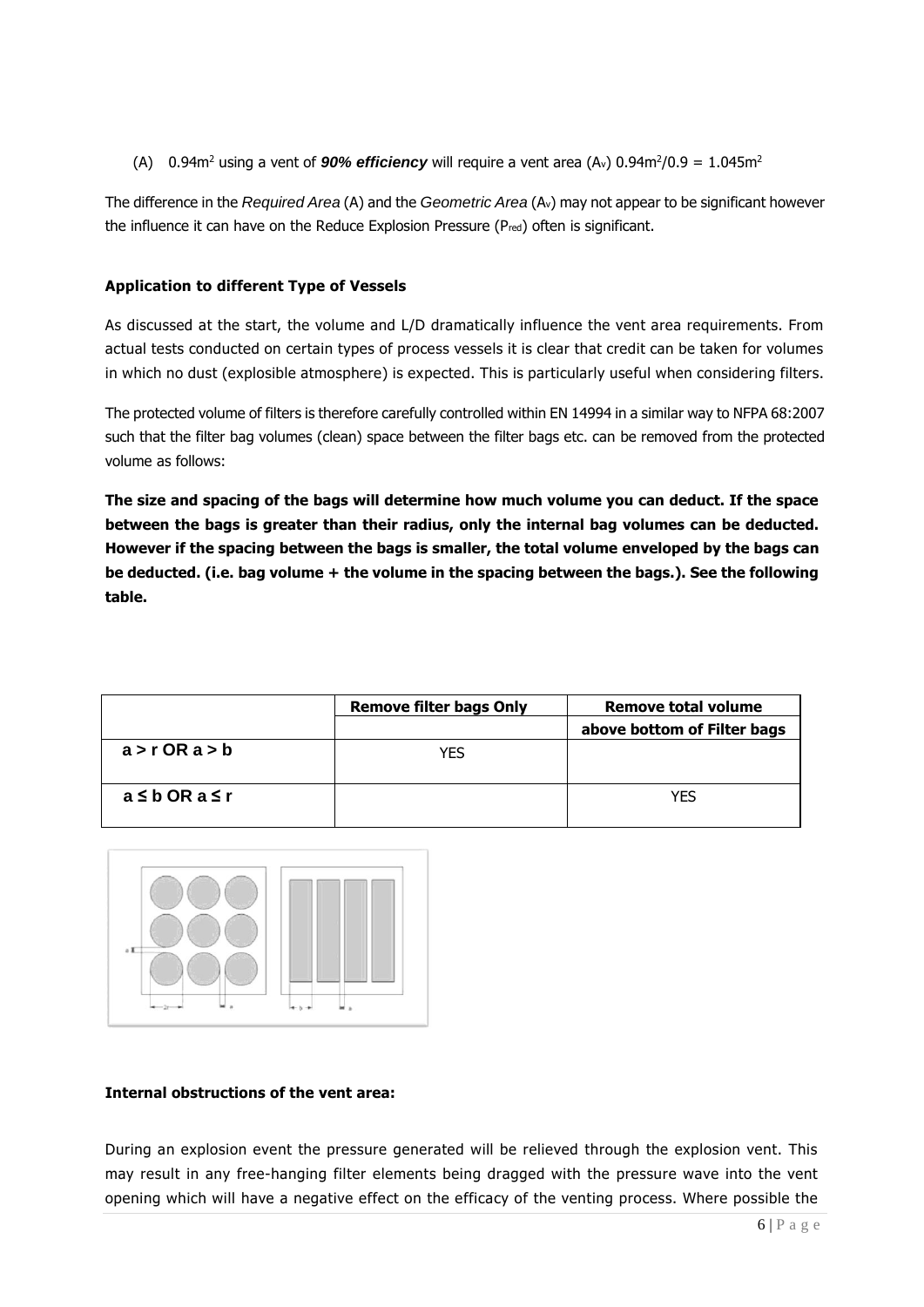vent should be located below the filter elements. When this is not possible the elements in front of the vents must be removed or retained (see diagram), to ensure an undisturbed venting process.

It should be noted that in addition to the direct effect the filter elements have on impeding the venting process, general obstructions inside the vessel in can disrupt the flame front thus creating higher level of flame surface area thus more heat leading to increase in pressure, than would otherwise be expected. Therefore, in vessels which have separate compartments/divisions or large obstructions it is advisable to seek advice from a suitably qualified person.



#### **Cyclones**

Cyclones require some special attention due to the difficulty of locating the explosion vent. This is due to internal wall surfaces being critical to the efficient operation of the cyclone. If a panel was simply installed on the wall the cyclone may fail to create the required cyclonic air flow. Therefore the vents are typically installed on the top of the immersion pipe (the hat). This generates its own issues as this pipe is effectively an internal vent duct, which has a negative effect on the explosion venting. Therefore the dimensions of the immersion pipe (shown in the diagram) need to be accounted for and treated as a vent duct - details of this calculation are in section 4.0. Any taper in the bottom of the pipe must also be accounted for.

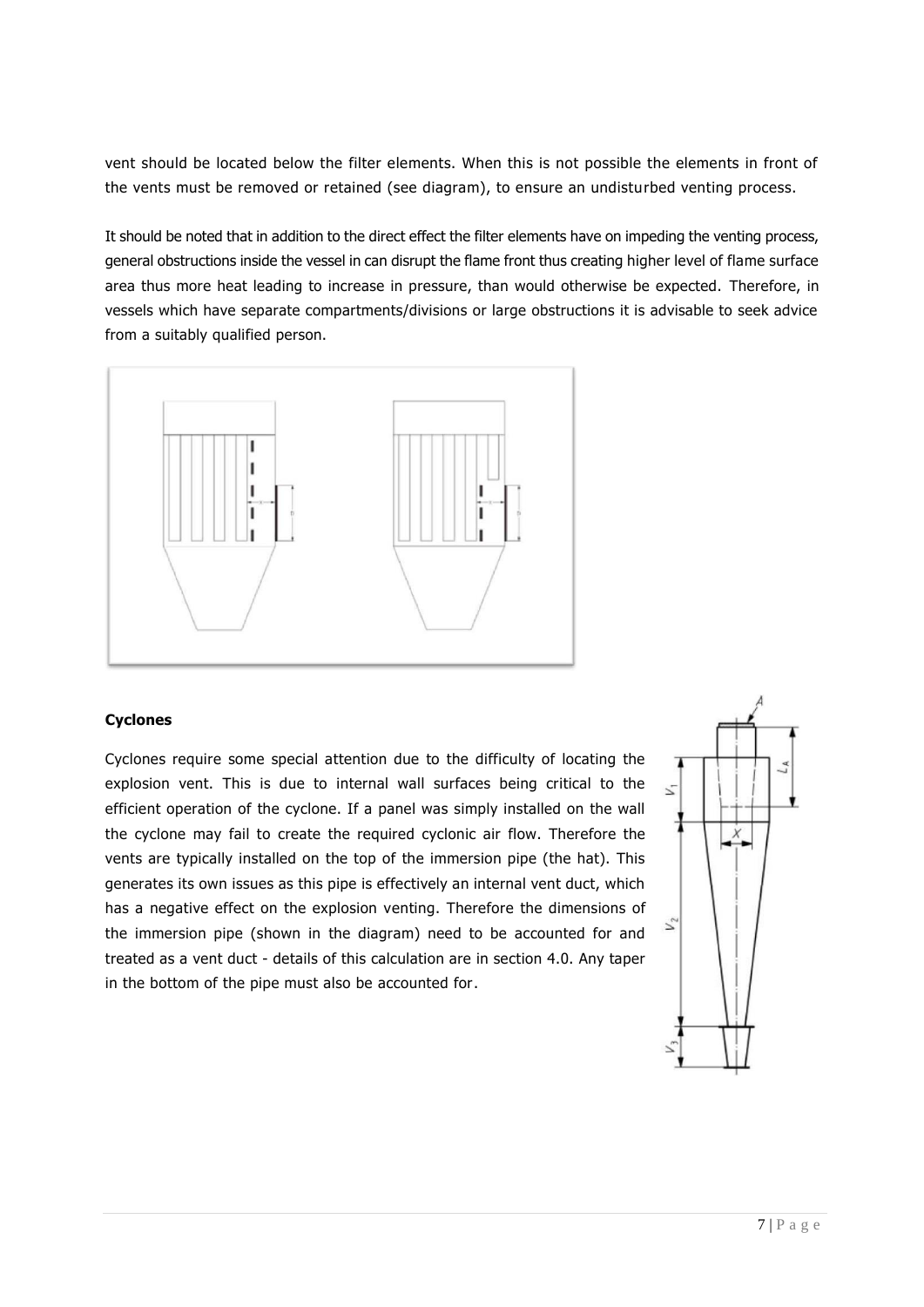## **Special Dust Cloud Conditions**

Silos, due to their large volume and method of filling etc. do not always have a homogenous explosible mixture throughout the complete volume. It is therefore possible to take this into account and EN14994:2012 provides a method of applying this when the silos are fed by gravity or pneumatically filled. Before implementing and using this as a basis of safety it must be first confirmed that all parameters are met and that inherent dust deposits cannot participate in the explosion – generally this should be undertaken under specialist advice.

## **Worked Example:**

Dust Filter

 $P_{\text{red}} = 0.35$ , Kst = 170, P<sub>max</sub> = 8.5 barg, Pstat = 100mbar.g.

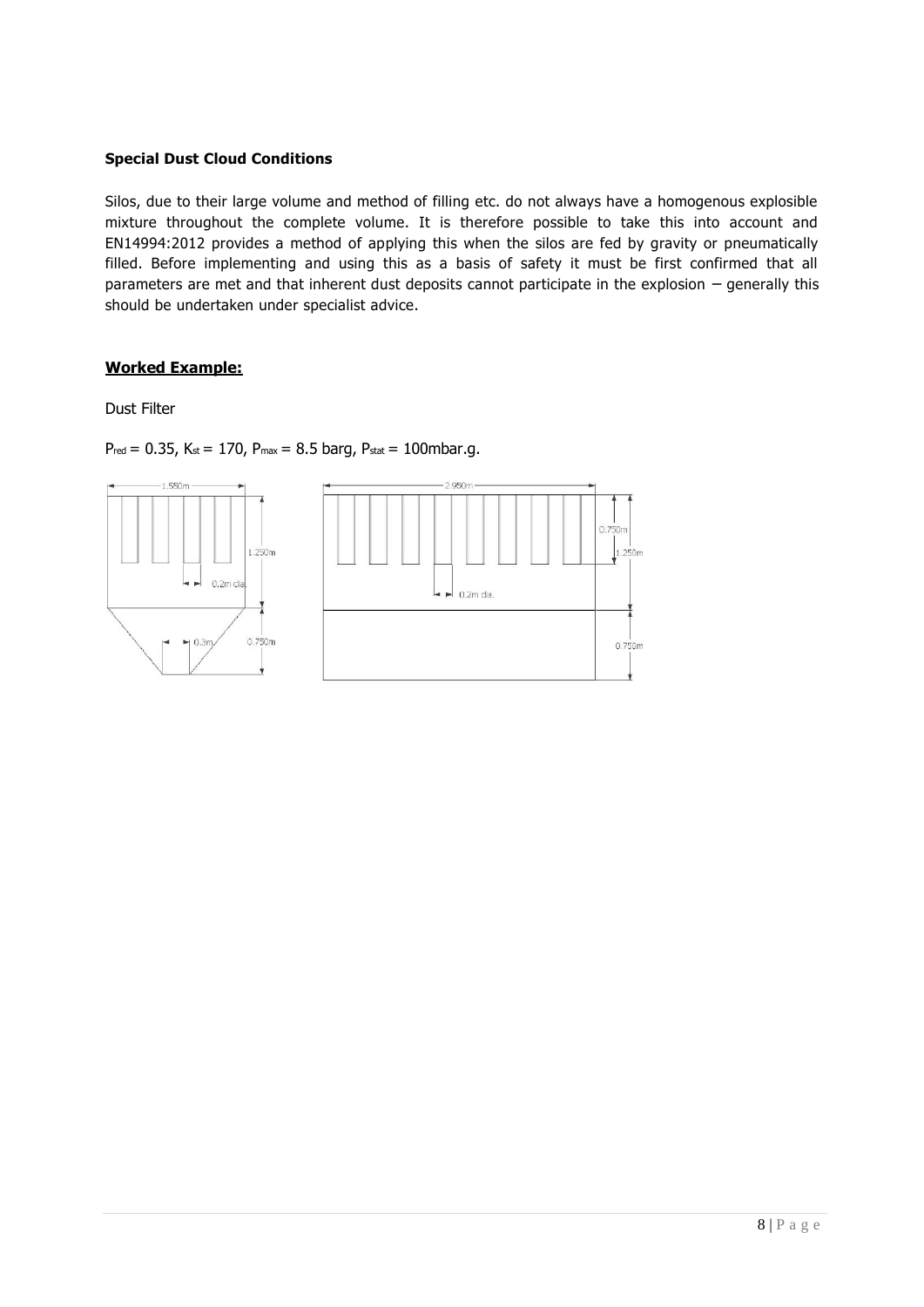# **Solution**

1. Calculate the total volume:

| Top Section    | $= 1.55$ x 2.95 x 1.25 = 5.72m <sup>3</sup>                                                        |
|----------------|----------------------------------------------------------------------------------------------------|
| Bottom section | $= (2 \times (0.5 \times (0.625 \times 0.75)) + (0.3 \times 0.75)) \times 2.95 = 2.05 \text{ m}^3$ |
| Total volume   | $= 2.05 + 5.72 = 7.77$ m <sup>3</sup>                                                              |

## 2. Deduct the bag volume:

As the distance between the bags is greater than the bag radius (a>r), we can only deduct the bag volume from the total:

| Bag Volume                | $=$ 32 x (( $\pi$ x 0.1 <sup>2</sup> ) x 0.75) = 0.75m <sup>3</sup> |
|---------------------------|---------------------------------------------------------------------|
| <b>Total Dirty Volume</b> | $= 7.77 - 0.75 = 7.02$ m <sup>3</sup>                               |

# 3. Calculate the L/D factor:

| Calculate <b>H</b> | $= 0.75$ (assuming vents will be installed underneath the lower bag        |
|--------------------|----------------------------------------------------------------------------|
|                    | level along the 2.95 m length)                                             |
| Flame Volume Veff  | $= 2.95 \times 1.55 \times 0.5 + 1/3$ (hopper volume) = 2.97m <sup>3</sup> |
| Flame Area Aeff    | = $V_{\text{eff}}/H$ = 2.97/0.75 = 3.96 m <sup>2</sup>                     |
| Eff. Diameter Deff | $= 2 \times \sqrt{(Aeff / \pi)} = 2.24$                                    |
| Calculate L/D      | $= H /$ Deff = 0.75 / 2.24 = 0.33 (L/D<1 so use L/D = 1)                   |

#### 4. Calculate the vent area

| Vent Area, A<br>в | $= B (1 + C \times \log L/D)$ :<br>$=$ [3.264 x 10-5 x Pmax x KSt x Pred, max-0.569 + 0.27 x (Pstat<br>$-0.1$ ) x Pred, max $-0.5$ ] x V x 0.753<br>$=$ [3.264 x 10-5 x 8.5 x 170 x 0.35-0.569 + 0.27 x (0.1 - 0.1) x<br>$0.35 - 0.5$ ] x 7.02 x 0.753<br>$= 0.3718$ |
|-------------------|----------------------------------------------------------------------------------------------------------------------------------------------------------------------------------------------------------------------------------------------------------------------|
|                   | $=$ (-4.305 x log <i>Pred, max</i> + 0.758)<br>$=$ (-4.305 x log 0.35+ 0.758)                                                                                                                                                                                        |
| A                 | $= 2.7208$<br>$= B(1 + C \times log L/D)$<br>$= 0.3718(1 + 2.7208 \times log 1)$<br>$= 0.3718$ m2                                                                                                                                                                    |

With a venting efficiency of 85% this gives an actual *Geometric Area* (Av) = 0.44m<sup>2</sup>.